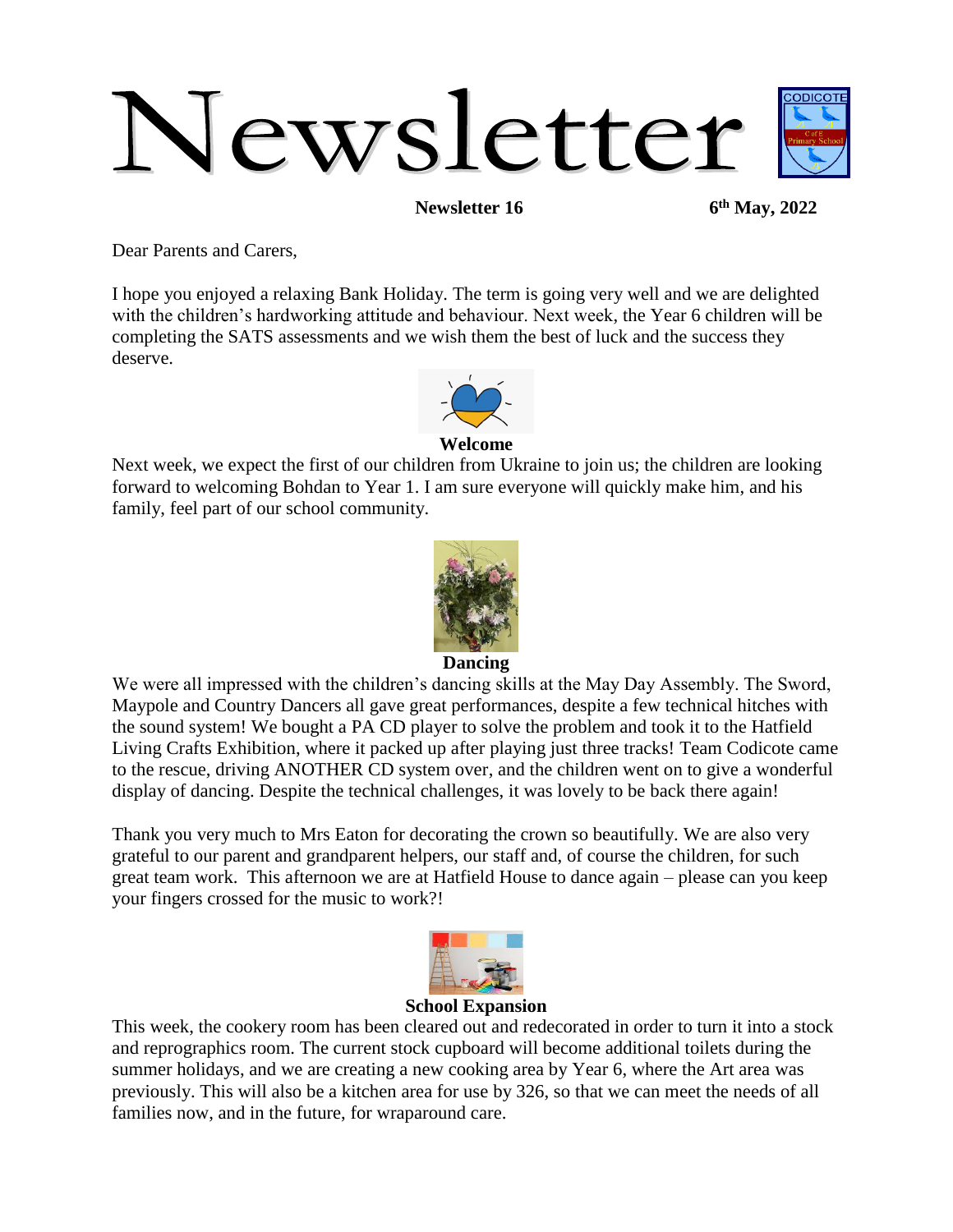

# **Jubilee Day 26th May, 2022**

We have some great activities planned for the Jubilee Celebration Day on Thursday  $26<sup>th</sup>$  May; the School Council members have exceled themselves in helping us to plan this, and we have been able to include lots of their ideas.

We will be starting the day with a celebration assembly, followed by workshops led by the school staff. Favourite bears – dressed for the occasion – are welcome to be brought in, as long as they are not too large. After lunch, the children can change into home clothes, on the theme of red, white, blue, purple, kings, queens, princes or princesses. This should give enough choices for things already in their wardrobes!

In the afternoon, there will be a sing-a-long, scavenger hunt and dancing. At the end of the school day, we will be having a tea party on the Year 1 and 2 playground; Nursery children are invited to come back to school to join us for this at 2.30.

We will also be holding a Children's Bake Off competition on the day, with the cakes shared with the children at the end of the day. A list of ingredients should be included so that we can ensure children with allergies are kept safe.

I am sure everyone will have a wonderful time with lovely memories for the future!



### **Eco Team News**

Thank you for your support with the Year 2, Year 3 and Eco Team Bake Sale. We raised the impressive total of £150 which we are going to donate to the following:

**Water Aid**

Mali is one of the poorest and hottest countries in the world. Searing heat and unreliable rains make life very tough for many families. What little water exists is under great demand: for people to use at home, for their crops and animals, and for businesses. The work of the charity brings clean water and good hygiene to a health centre serving communities in Mali. With clean water, decent sanitation and good hygiene, communities will be able to stay healthy, break free from poverty and thrive. Thanks to donations, construction work is underway for 16 new water points.

**The WWF**

We are adopting a tiger, a dolphin and an owl.

Thank you for helping us to make a difference!

Miss Grainger, Year Two, Three and Eco Team.